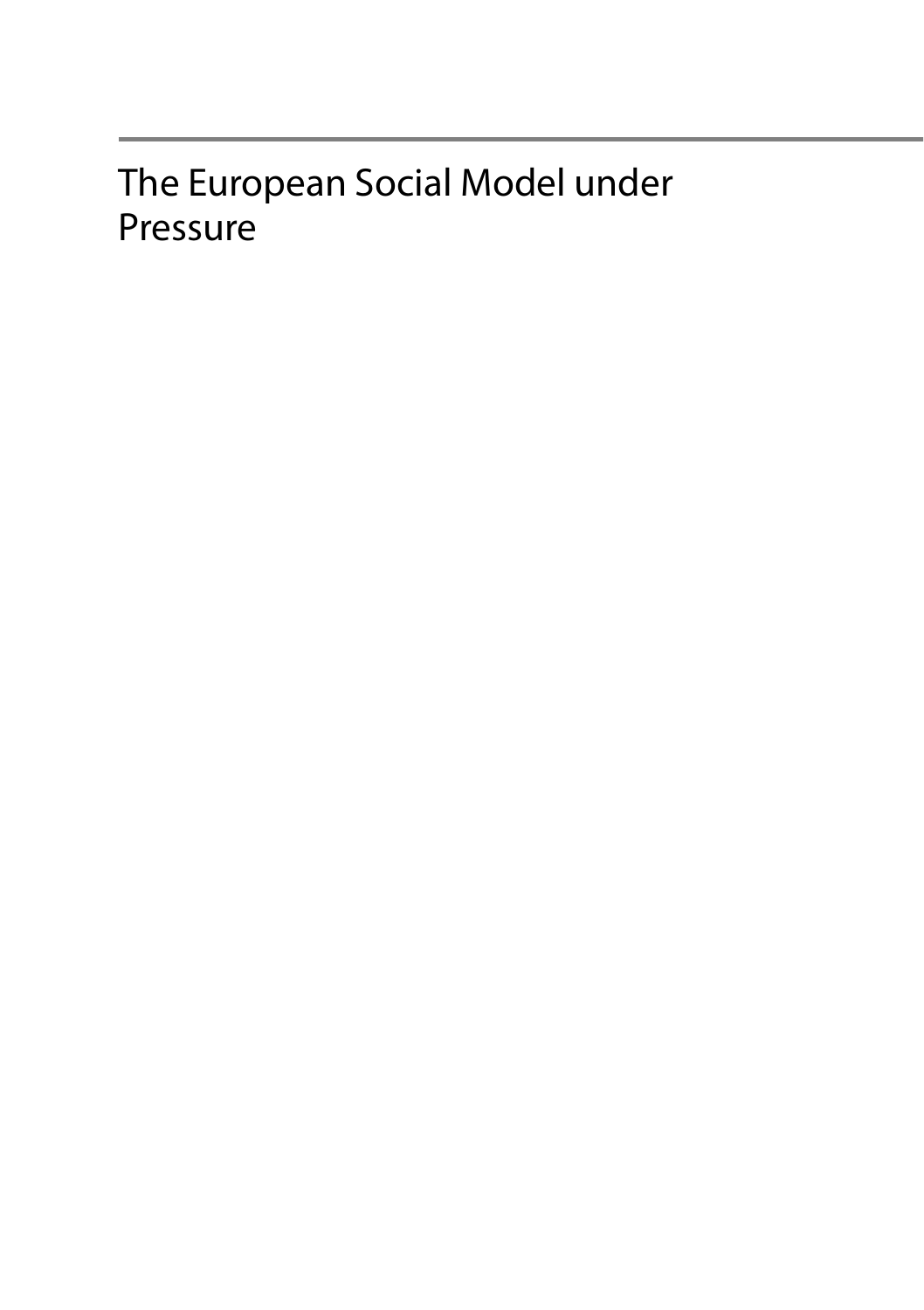Romana Careja · Patrick Emmenegger · Nathalie Giger **Editors** 

# The European Social Model under Pressure

Liber Amicorum in Honour of Klaus Armingeon

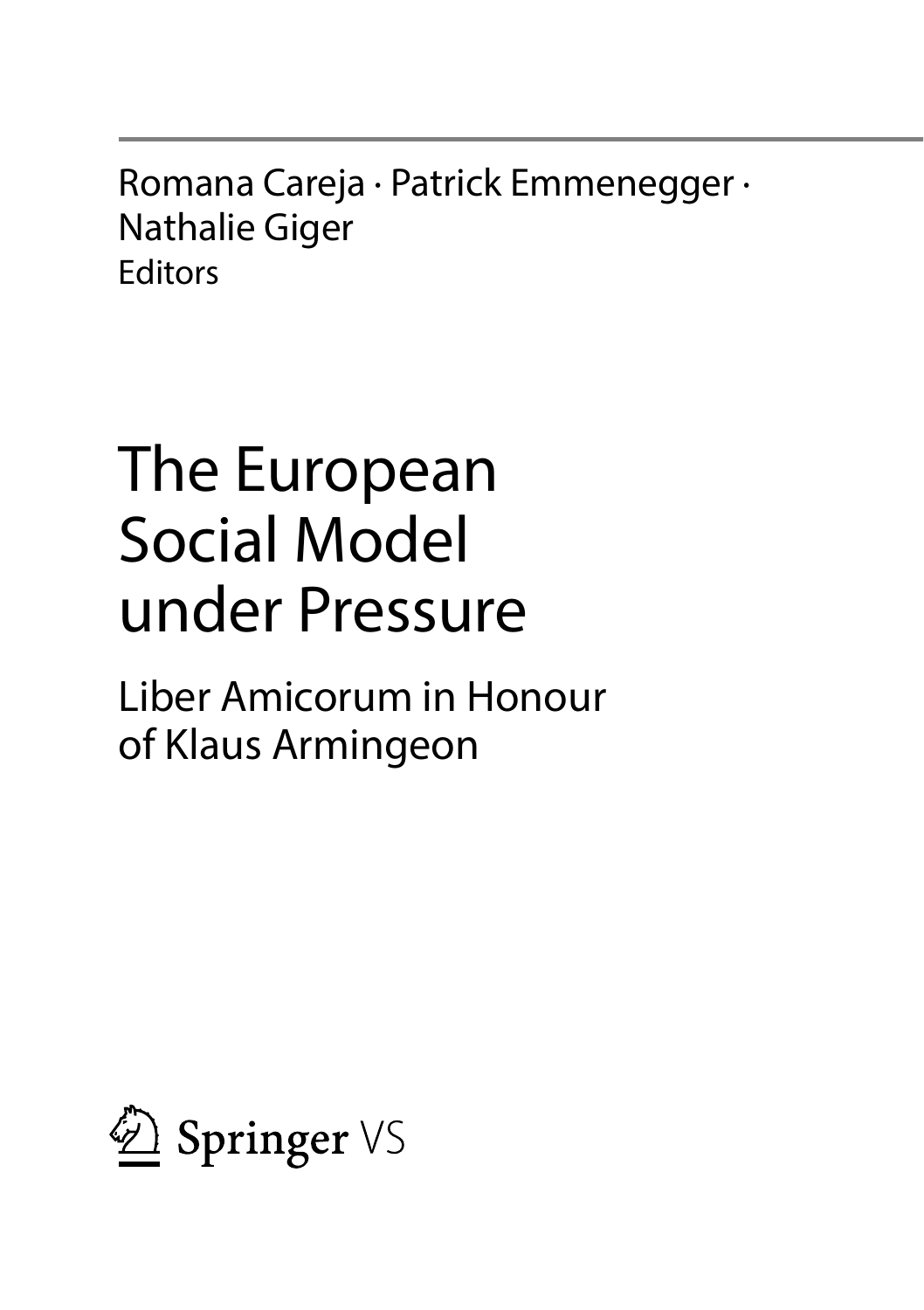*Editors* Romana Careja Department of Political Science University of Southern Denmark Odense, Denmark

Nathalie Giger Department of Political Science University of Geneva Geneva, Switzerland

Patrick Emmenegger Department of Political Science University of St. Gallen St. Gallen, Switzerland

Additionalmaterial to this book can be downloaded from http://extras.springer.com.

ISBN 978-3-658-27042-1 ISBN 978-3-658-27043-8 (eBook) <https://doi.org/10.1007/978-3-658-27043-8>

Springer VS

© Springer Fachmedien Wiesbaden GmbH, part of Springer Nature 2020

This work is subject to copyright. All rights are reserved by the Publisher, whether the whole or part of the material is concerned, specifcally the rights of translation, reprinting, reuse of illustrations, recitation, broadcasting, reproduction on microflms or in any other physical way, and transmission or information storage and retrieval, electronic adaptation, computer software, or by similar or dissimilar methodology now known or hereafter developed.

The use of general descriptive names, registered names, trademarks, service marks, etc. in this publication does not imply, even in the absence of a specifc statement, that such names are exempt from the relevant protective laws and regulations and therefore free for general use.

The publisher, the authors and the editors are safe to assume that the advice and information in this book are believed to be true and accurate at the date of publication. Neither the publisher nor the authors or the editors give a warranty, expressed or implied, with respect to the material contained herein or for any errors or omissions that may have been made. The publisher remains neutral with regard to jurisdictional claims in published maps and institutional affliations.

This Springer VS imprint is published by the registered company Springer Fachmedien Wiesbaden GmbH part of Springer Nature

The registered company address is: Abraham-Lincoln-Str. 46, 65189 Wiesbaden, Germany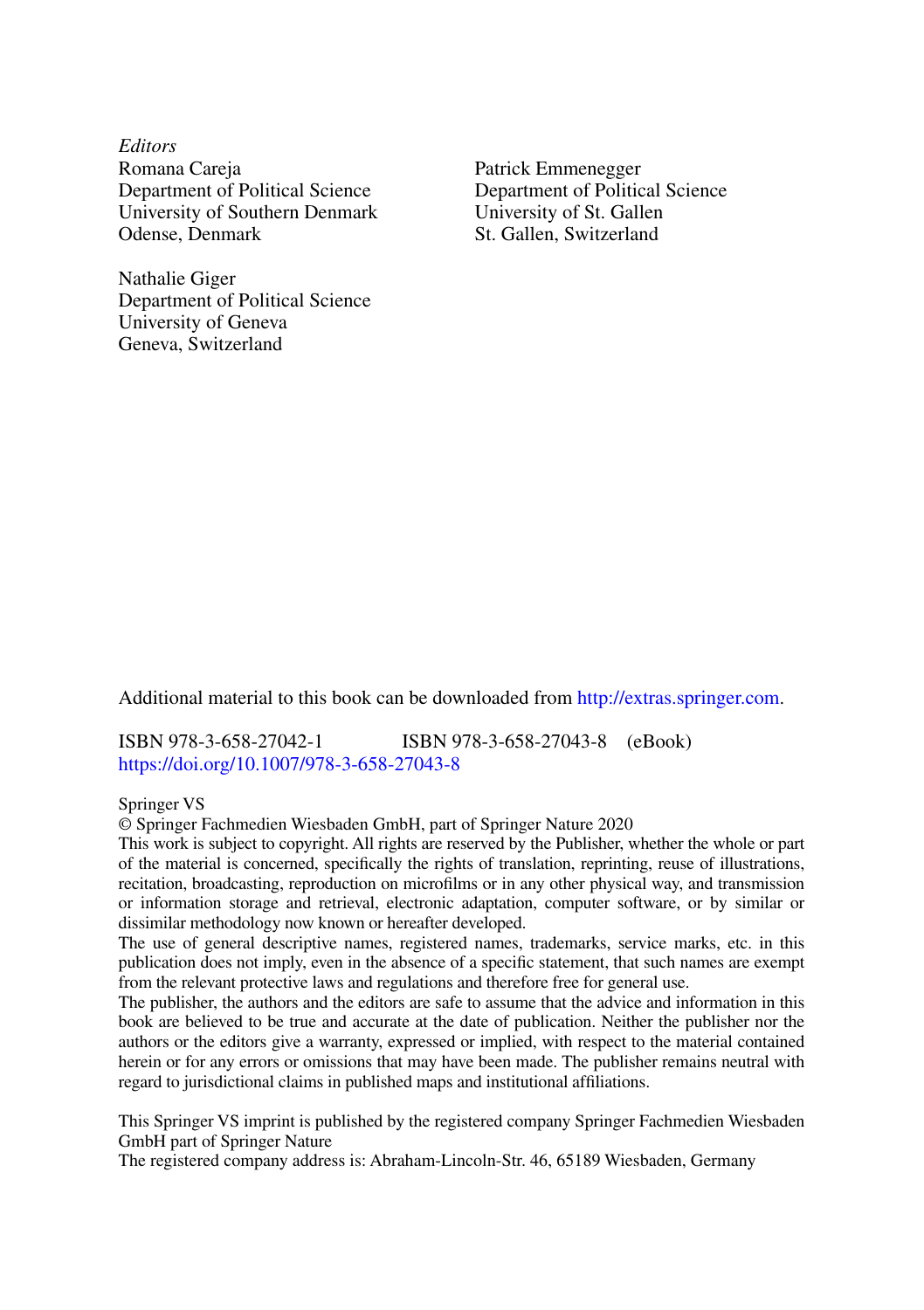## **Table of Contents**

| Tabula Gratulatoria                                                           | IX           |
|-------------------------------------------------------------------------------|--------------|
| Romana Careja, Patrick Emmenegger and Nathalie Giger                          |              |
| The European social model under pressure: Introduction                        | $\mathbf{1}$ |
| Part I                                                                        |              |
| <b>Transformation of Neo-Corporatism</b>                                      |              |
| Marius R. Busemeyer                                                           |              |
| Neo-corporatism and the responsiveness of democracy                           | 15           |
| Benedikt Bender and Bernhard Ebbinghaus                                       |              |
| Social concertation in Europe during the Great Recession:                     |              |
| A fsQCA-study of social partner involvement                                   | 33           |
| André Mach, Frédéric Varone and Steven Eichenberger                           |              |
| Transformations of Swiss neo-corporatism: From pre-parliamentary negotiations |              |
| towards privileged pluralism in the parliamentary venue                       | 51           |
| Paul Windolf                                                                  |              |
| Aufstieg und Auflösung der Deutschland AG (1896-2010):                        |              |
| Unternehmensverflechtung in Deutschland, Frankreich und in den USA            | 69           |
| Rafael Labanino                                                               |              |
| State-labour relations in illiberal times:                                    |              |
| The dissolution of social dialogue in Hungary                                 | 89           |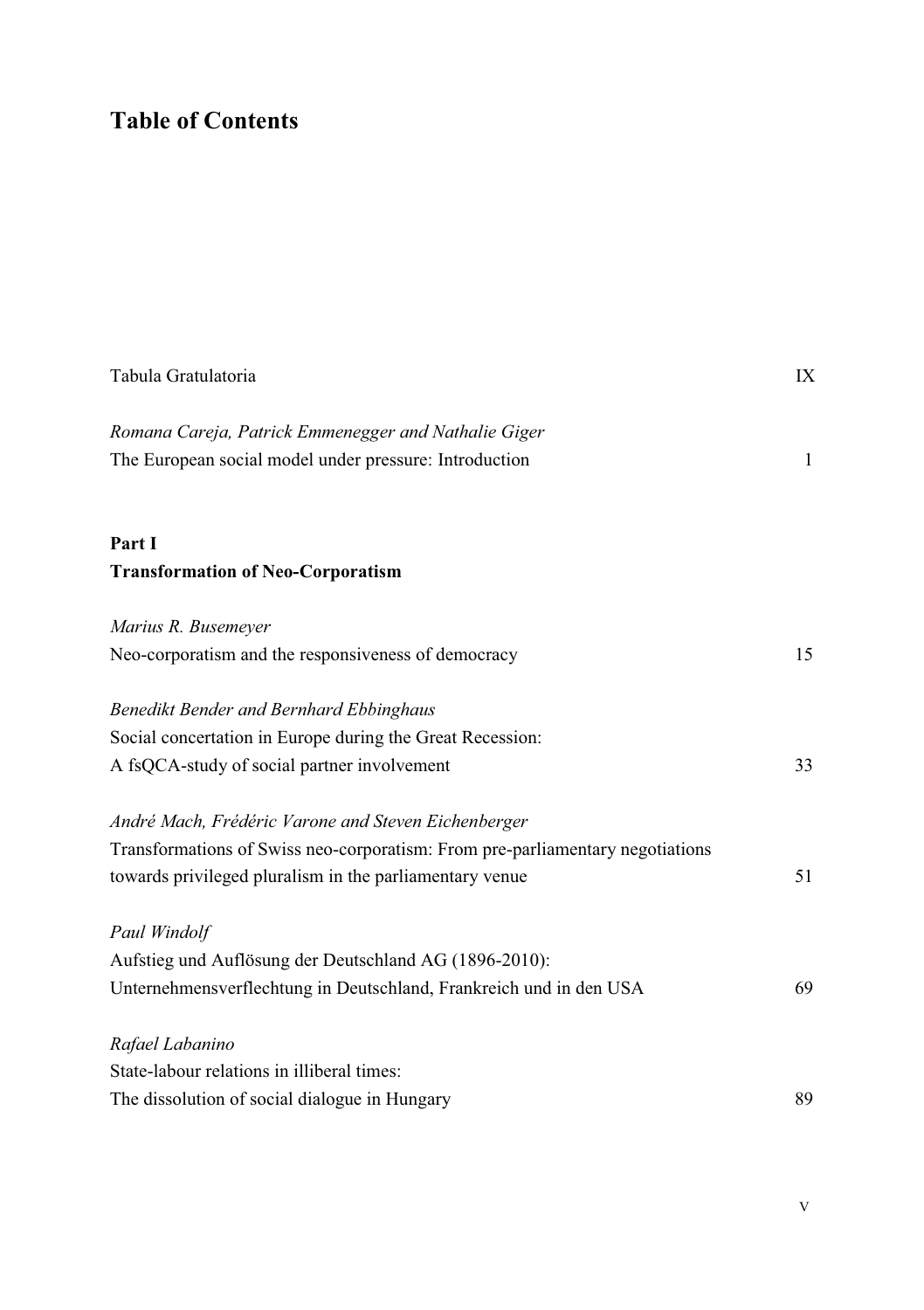### **Part II Politics of Welfare State Reform**

| Markus Hinterleitner and Fritz Sager                                              |     |
|-----------------------------------------------------------------------------------|-----|
| Governing elites under pressure:                                                  |     |
| Blame avoidance strategies and welfare state retrenchment                         | 109 |
| Carsten Jensen and Georg Wenzelburger                                             |     |
| New evidence on the effect of partisanship on the welfare state                   | 123 |
| Duane Swank                                                                       |     |
| The partisan politics of new social risks in advanced postindustrial democracies: |     |
| Social protection for labor market outsiders                                      | 139 |
| Christine Trampusch                                                               |     |
| The politics of shifting burdens: German fiscal welfare corporatism               | 159 |
| Kees van Kersbergen and Barbara Vis                                               |     |
| Social acceleration and social investment                                         | 177 |
| Giuliano Bonoli                                                                   |     |
| Social investment, active labour market policies and migration                    | 193 |
| Herbert Obinger                                                                   |     |
| Die sozialpolitischen Folgen des Ersten Weltkriegs:                               |     |
| Deutschland, Österreich und die Schweiz im Vergleich                              | 207 |
|                                                                                   |     |
| Part III                                                                          |     |
| <b>Political Determinants of Socio-Economic Outcomes</b>                          |     |
| Evelyne Huber, John D. Stephens, and Kaitlin Alper                                |     |
| The varied sources of increasing wage dispersion                                  | 231 |
| Lionel Marquis                                                                    |     |
| Lay explanations for poverty:                                                     |     |
| A multilevel analysis of European public opinion $(1976 - 2014)$                  | 253 |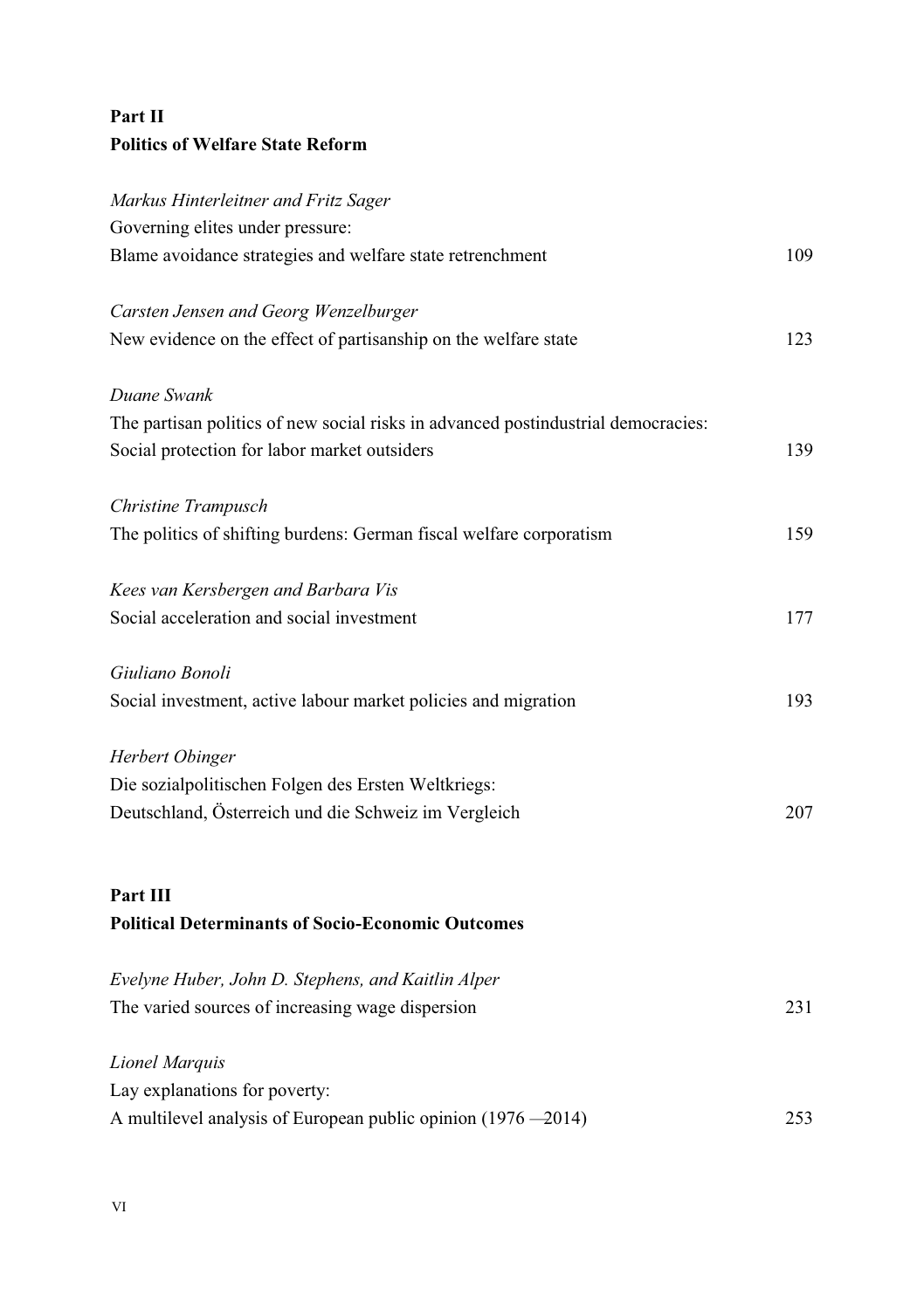| Stefano Sacchi, Dario Guarascio and Silvia Vannutelli                         |     |
|-------------------------------------------------------------------------------|-----|
| Risk of technological unemployment and support for redistributive policies    | 277 |
| Isabelle Stadelmann-Steffen                                                   |     |
| How does working time flexibility affect gender-specific work intentions?     | 297 |
| <b>Wolf Linder</b>                                                            |     |
| Soziale Selektivität in der Bildung - kein politisches Problem?               | 313 |
| Philipp Lutz                                                                  |     |
| Welfare states, demographic transition and immigration policies               | 331 |
| Manfred G. Schmidt                                                            |     |
| Staatstätigkeit in Demokratien und Autokratien:                               |     |
| Befunde des internationalen Vergleichs                                        | 349 |
| Part IV                                                                       |     |
| <b>Democracies in Hard Times</b>                                              |     |
| Uwe Wagschal                                                                  |     |
| Polarisierung der Parteiensysteme in Zeiten des Populismus                    | 365 |
| Sarah Engler and David Weisstanner                                            |     |
| Income inequality, status decline and support for the radical right           | 383 |
| Rüdiger Schmitt-Beck                                                          |     |
| Wie "AfD-bewegt" sind die Gewerkschafter?                                     | 401 |
| Hans Keman                                                                    |     |
| Indirect democracy in EUrope: The challenge of new political parties          | 425 |
| Pascal Sciarini                                                               |     |
| The dilemma between bilateral agreements and immigration control:             |     |
| How would Swiss voters decide?                                                | 447 |
| Kai Guthmann and Anna Fill                                                    |     |
| Who cares?                                                                    |     |
| The limited effect of liberalization on satisfaction with democracy in Europe | 461 |

VII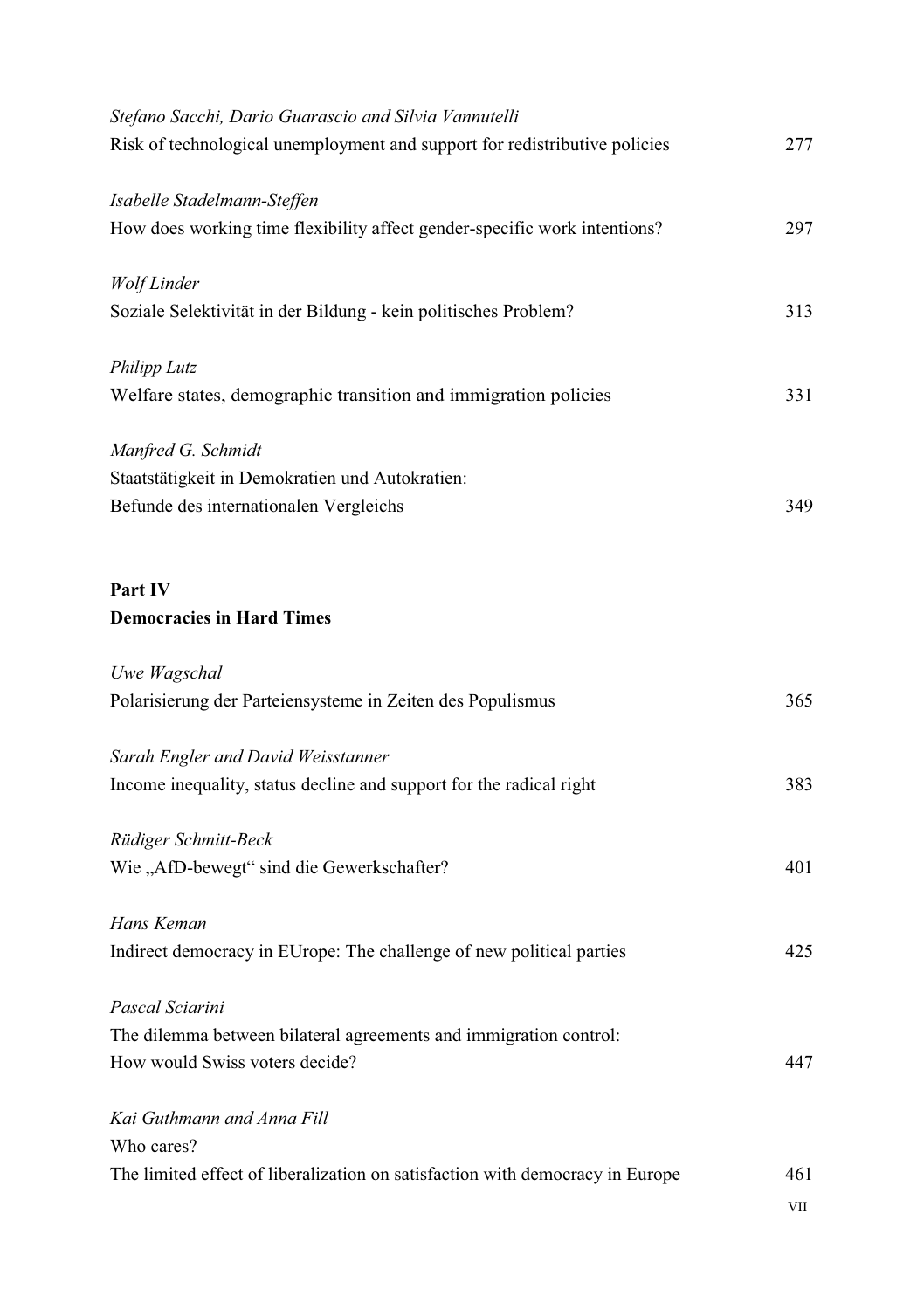| Anja Heidelberger, Marlène Gerber und Marc Bühlmann                        |     |
|----------------------------------------------------------------------------|-----|
| Exit oder Voice? Die Wahlbeteiligung politisch Unzufriedener               | 481 |
| Reimut Zohlnhöfer and Frank Bandau                                         |     |
| Policy or office?                                                          |     |
| The determinants of programmatic change in West European political parties | 501 |
| Part V                                                                     |     |
| <b>Challenges for Europe</b>                                               |     |
| Martin Höpner                                                              |     |
| Die Politik der inneren Abwertung:                                         |     |
| Erzwungene Lohnsenkungen und ihre Alternativen                             | 521 |
| Andreas Busch                                                              |     |
| The political economy of the German current account surplus                | 537 |
| Frank Schimmelfennig and Dominik Schraff                                   |     |
| Light at the end of the tunnel:                                            |     |
| Eurozone bailouts and satisfaction with democracy                          | 555 |
| Yannis Papadopoulos                                                        |     |
| Eurozone crisis management and the changing nature of                      |     |
| the democratic deficit in the European Union                               | 567 |
| Maurizio Ferrera                                                           |     |
| More solidarity than meets the eye?                                        |     |
| Challenges and prospects for social Europe                                 | 583 |
| Marlene Kammerer, Fadri Crameri und Karin Ingold                           |     |
| Das Klima und die EU:                                                      |     |
| Eine Diskursperspektive auf die deutsche und schweizerische Klimapolitik   | 599 |
| Contributors                                                               | 625 |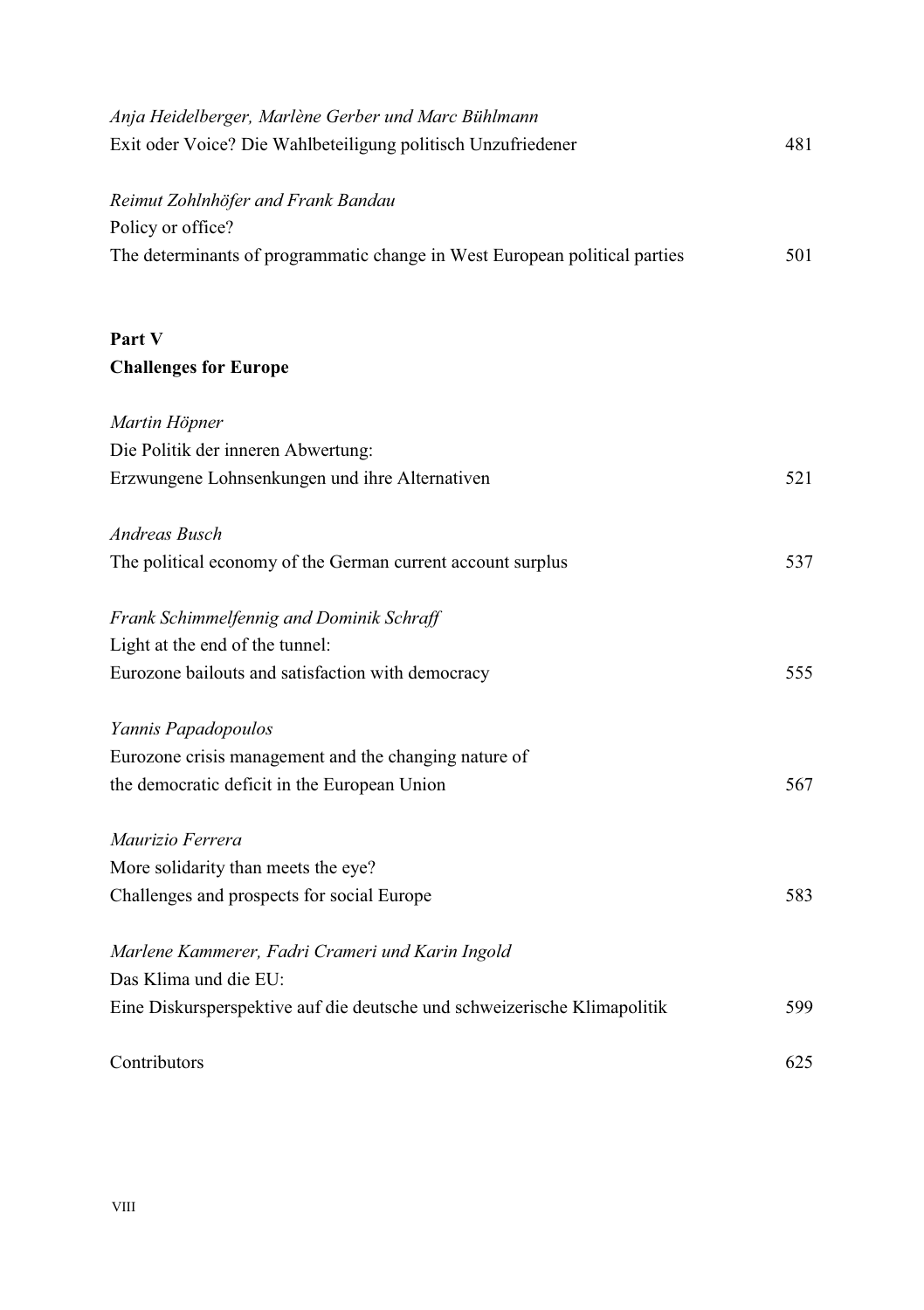#### **Tabula Gratulatoria**

The following former and current colleagues of Klaus Armingeon wish to enter their names in this Tabula Gratulatoria as a tribute to his impact on th e development of Political Science as adiscipline and a s a research community.

Professor Silke Adam, University of Bern Professor Hans-Jürgen Andreß, University of Cologne Professor Lucio Baccaro, University of Geneva and Max Planck Institute for the Study of Societies Professor Luciano Bardi, European University Institute Dr. Fabio Bertozzi, Department for Health and Social Intervention, Canton Vaud Professor Michelle Beyeler, Bern University of Applied Sciences Emeritus Professor Roger Blum, Ombudsman of SRG Deutschschweiz Emeritus Professor Dietmar Braun, University of Lausanne Emeritus Professor Francis Castles, Australian National University Professor Besir Ceka, Davidson College Professor Eileen Connolly, Dublin City University Emeritus Professor Thomas Cottier, University of Bern Emeritus Professor Michael Cox, London School of Economics and Political Science Professor Skyler Cranmer, Ohio State University Professor Roland Czada, University of Osnabrück Professor Manfred Elsig, University of Bern Professor Margarita Estevez-Abe, Syracuse University Professor Markus Freitag, University of Bern Professor Steffen Ganghof, University of Potsdam Dr. Simon Geissbühler, Ministry of Foreign Affairs of Switzerland Professor Anke Hassel, Institute of Economic and Social Research (WSI) Professor Silja Häusermann, University of Zurich Professor Kenji Hirashima, University of Tokyo Emeritus Professor Ursula Hoffmann-Lange, University of Bamberg Professor Simon Hug, University of Geneva Professor André Kaiser, University of Cologne Professor Ferdinand Karlhofer, University of Innsbruck Professor Niilo Kauppi, French National Center for Scientific Research (CNRS) Professor Herbert Kitschelt, Duke University